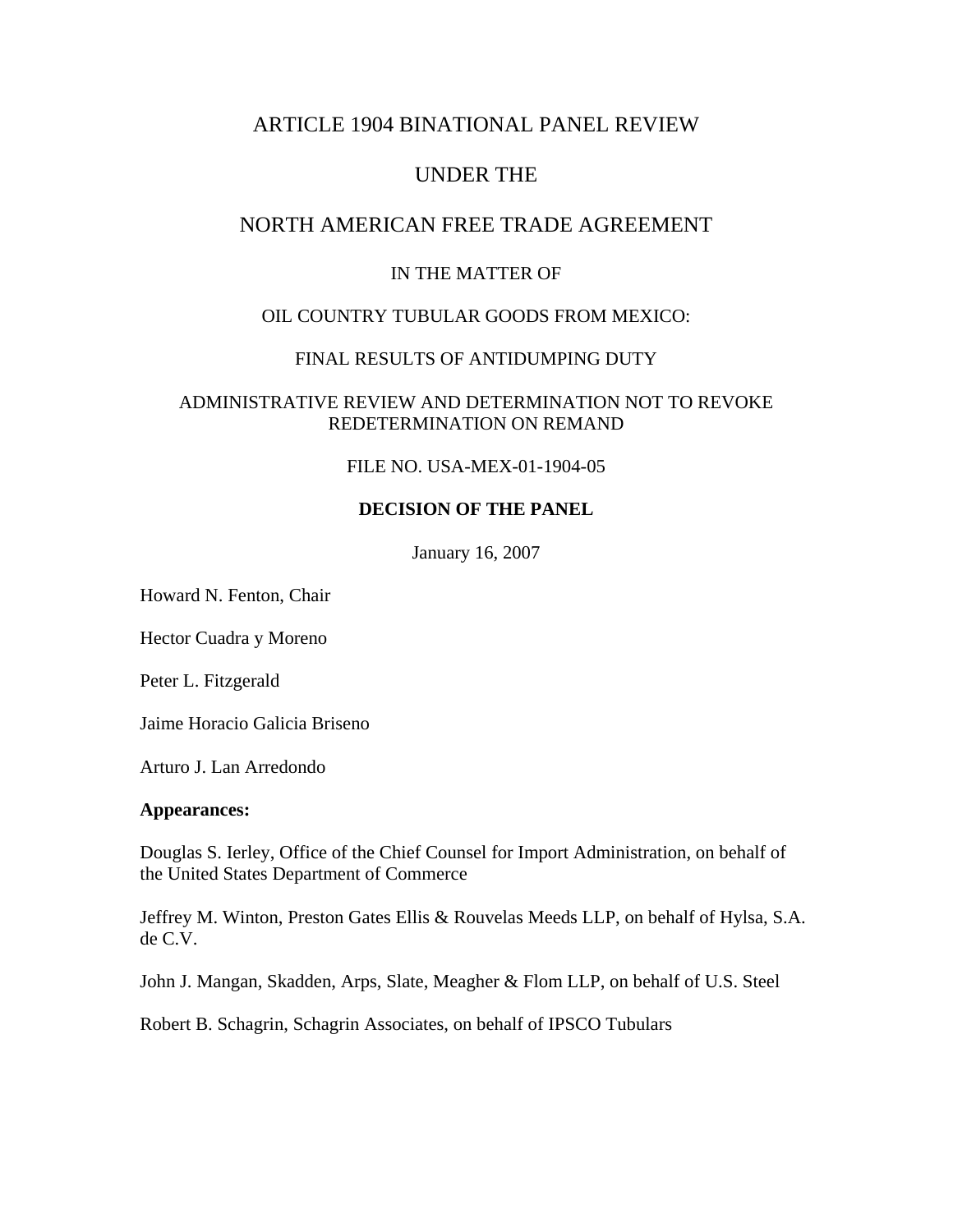#### **I. INTRODUCTION**

 $\overline{a}$ 

This is the final stage of an administrative proceeding commenced initially in 1994, and the third decision of this Panel in this matter. Respondent Hylsa, S.A. De C.V. (Hylsa) was subjected to an antidumping order in [1](#page-1-0)995.<sup>1</sup> In 1999 it sought to have the order revoked by asserting it engaged in three years of sales in commercial quantities without dumping. The Commerce Department has decided, after two remands by this Panel, that Hylsa is not eligible for revocation of the order because of its failure to ship in commercial quantities during at least one of those three years. The Panel now determines that under its most recent analysis, the Department is acting within its discretion, and that its decision to deny the request for revocation is supported by substantial evidence on the record taken as a whole.

 On August 11, 2006, this Panel issued its second decision in this matter, remanding the case with respect to the Department's revocation analysis regarding Hylsa. The Panel determined that the Department's basis for finding the absence of shipments in commercial quantities was "neither logical nor consistent with articulated reason."<sup>[2](#page-1-1)</sup> In particular, the Panel had difficulty with the Department's selection of comparative review periods and its standard for assessing the risk of Hylsa "resuming" dumping. The panel also decided that it was inappropriate to consider the outcome of the ninth administrative review in the Department's decision to reject Hylsa's request to revoke the antidumping order at the end of the fourth administrative review.

<span id="page-1-0"></span><sup>&</sup>lt;sup>1</sup> Hylsa was one of several Mexican exporters included in the "all other" category and subjected to the cash deposit rate after the Commerce Department's determination of dumping by Tubos de Acero de Mexico, S.A. (TAMSA), *See Final Determination of Sales at Less Than Fair Value: Oil Country Tubular Goods* 

<span id="page-1-1"></span><sup>&</sup>lt;sup>2</sup> In the Matter of: Oil Country Tubular Goods from Mexico; Final Results of Antidumping Duty *Administrative Review and Determination Not to Revoke; Redetermination on Remand* USA-MEX-01- 1904-05 at 12 (August 11, 2006).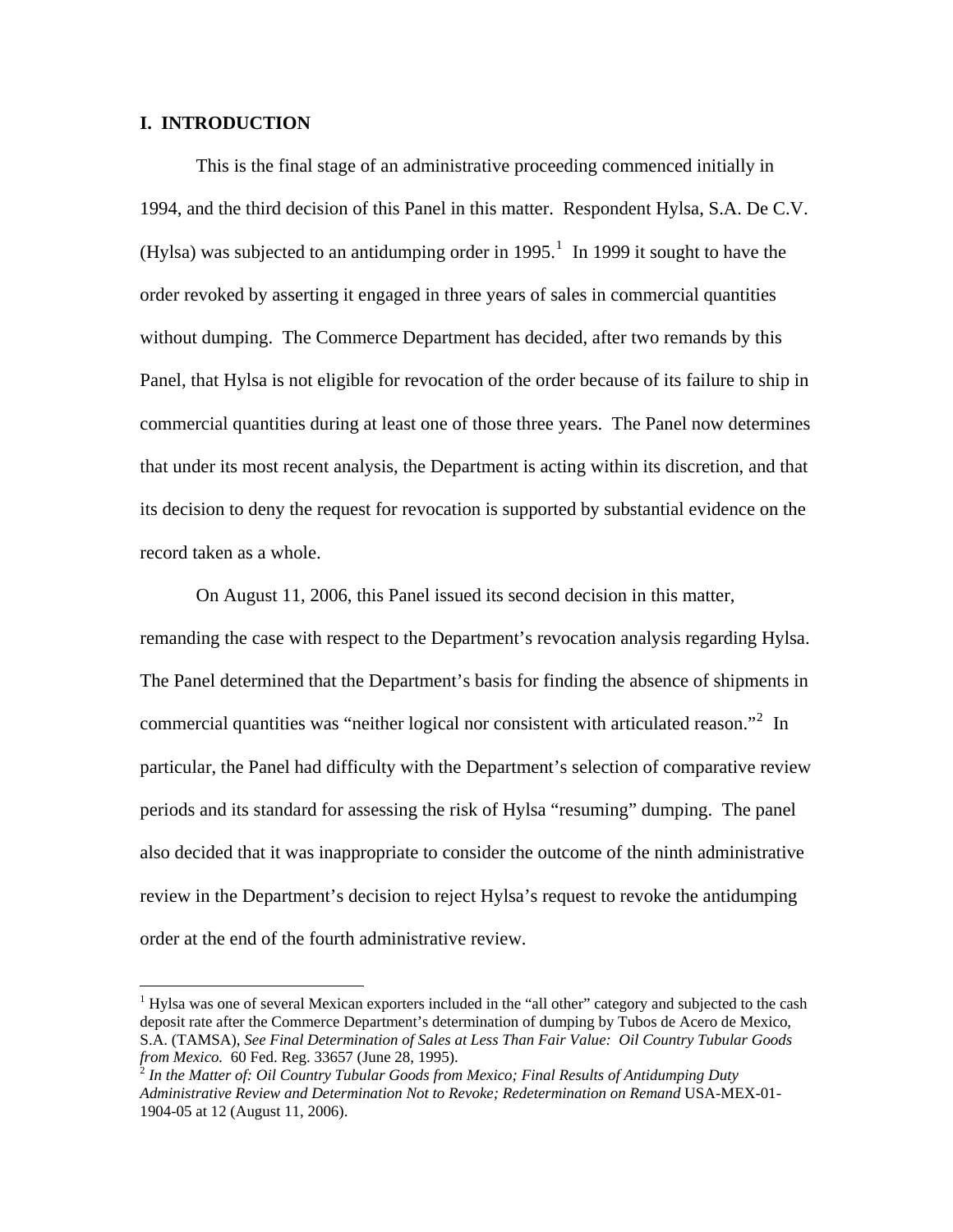On October 5, 2006 the Department issued its Redetermination on Remand in which it again determined that Hylsa did not sell the merchandise in the United States in commercial quantities in each of the three years cited by Hylsa to support its request for revocation, and again refused Hylsa's request to revoke the antidumping order against it. The Department also filed the remand record with the Panel on October 5, 2006.

 On October 30, 2006 respondent Hylsa filed its comments and challenge to the Commerce Department's decision not to revoke the antidumping order against it. In its comments Hylsa objected to the amount of time the Department gave Hylsa to respond to its draft determination, while reiterating its objection to the Department's determination that it had not shipped in commercial quantities during the administrative review periods.

 On November 20, 2006 the Department filed its response to Hylsa's challenge, and United States Steel Corporation filed comments in support of the Department.

For purposes of this decision, the jurisdiction of the Panel and the standard of review are the same as employed by the Panel in its initial decision<sup>[3](#page-2-0)</sup>, which the Panel incorporates by reference.

This Panel concludes that the Department's calculation of commercial quantities in its remand determination was not an abuse of discretion.

#### **II. DISCUSSION**

 $\overline{a}$ 

#### A. Commerce Department Remand Proceeding

Hylsa argued that it had been denied the opportunity to meaningfully participate in the remand determination because of the limited time provided for comment on the

<span id="page-2-0"></span><sup>3</sup> *In the Matter of: Oil Country Tubular Goods from Mexico; Final Results of Antidumping Duty Administrative Review and Determination Not to Revoke,* USA-MEX-01-1904-05 at 7-10 (January 27, 2006).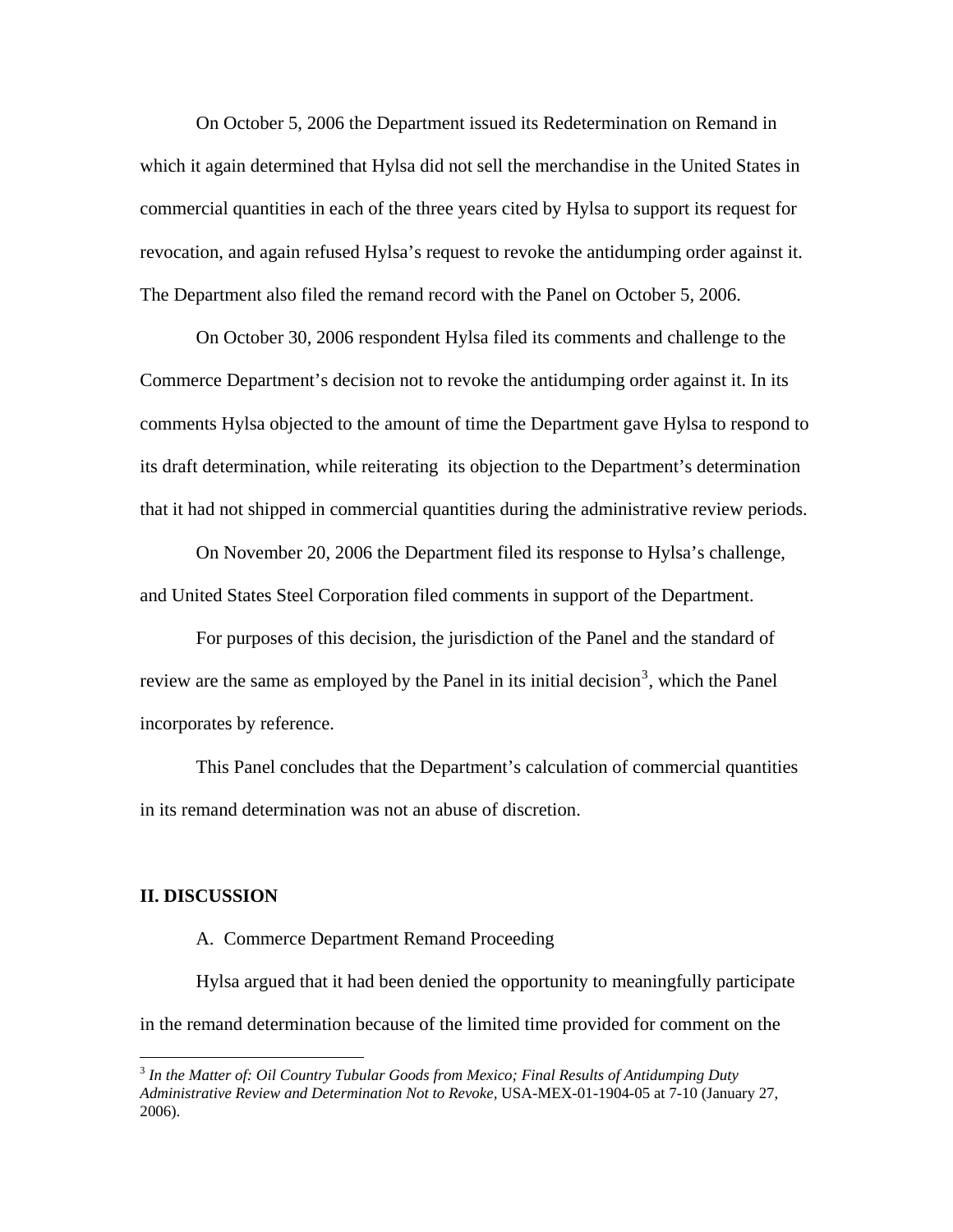Department's draft redetermination.<sup>[4](#page-3-0)</sup> While the circumstances of the delivery of the notice and draft are somewhat unclear, the Panel does not believe that there was a fundamental deprivation of fair process by the Department in its dealing with Hylsa. The issues addressed in the draft redetermination are issues that all parties were familiar with at this late stage of the proceeding. All parties were notified at the same time with the same time to respond. Furthermore, Hylsa has had ample opportunity to present its material objections to the Department's decision to this Panel, which it has done. We therefore reject any suggestion by Hylsa that the Department's positions should be viewed "with great suspicion"<sup>[5](#page-3-1)</sup> as a result of unfair dealing with Hylsa.

#### B. Commercial Quantities Determination

Hylsa was eligible to request revocation of the antidumping order against it after three administrative reviews during which it did not sell the subject merchandise at less than fair value for the requisite period. The regulations require that the Department ascertain whether Hylsa sold the subject goods in commercial quantities during the three years<sup>[6](#page-3-2)</sup> and that Hylsa certify to that effect.<sup>[7](#page-3-3)</sup> The panel agreed with the Department that this is a threshold requirement for revocation in its initial decision with regard to TAMSA's request for revocation<sup>[8](#page-3-4)</sup> and that defining what constitutes "commercial quantity" is part of the Department's duty in administering the statute. The issue before

<span id="page-3-0"></span><sup>4</sup> *In the Matter of: Oil Country Tubular Goods from Mexico; Final Results of Antidumping Duty Administrative Review and Determination Not to Revoke,* USA-MEX-01-1904-05, Comments of Complainant Hylsa, S.A. de C.V., on Commerce's October 5 Remand Determination at 3-5 (October 30, 2006).

 $<sup>5</sup>$  *Id.* At 5.</sup>

<span id="page-3-2"></span><span id="page-3-1"></span> $6$  19 C.F.R. §351.222(d)(1).

 $7$  19 C.F.R. §351.222(e).

<span id="page-3-4"></span><span id="page-3-3"></span><sup>8</sup> *In the Matter of: Oil Country Tubular Goods from Mexico; Final Results of Antidumping Duty Administrative Review and Determination Not to Revoke,* USA-MEX-01-1904-05 at 11, 14 (January 27, 2006).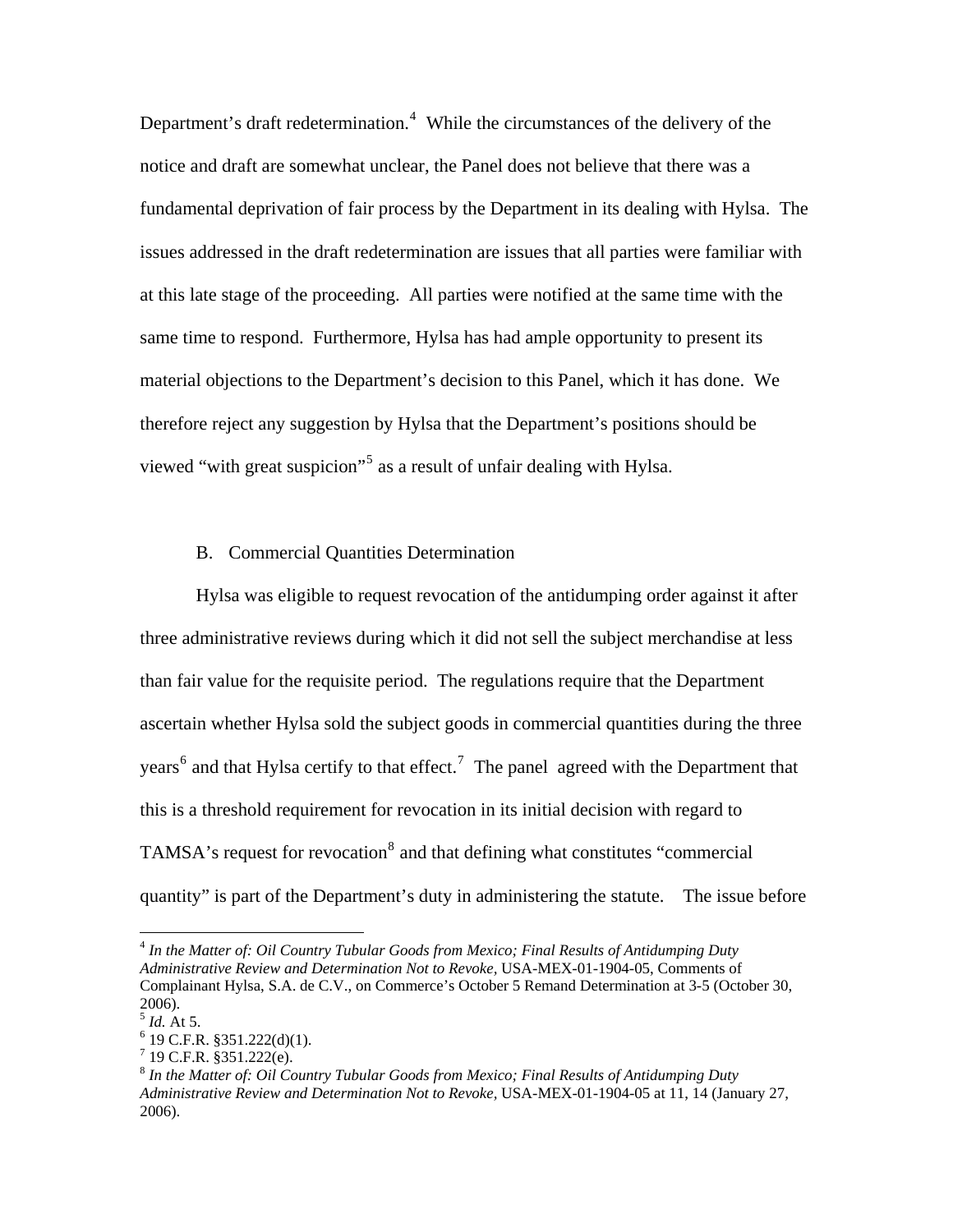this Panel at this time is whether the Department's chosen approach to determining whether Hylsa has sold subject goods in commercial quantities is consistent with that duty or an abuse of its discretion.

The Department determined that Hylsa had not shipped in commercial quantities during the three years in question because its volume of sales was significantly lower than its sales during the initial period of investigation by the Department into TAMSA's sales, the review that established the basis for the antidumping order. This Panel previously stated that "in the absence of dumping by Hylsa up to this point," the Department faced a heavier burden when undertaking its commercial quantities analysis because it had no period of sales resulting from unfair trade practices by Hylsa.<sup>[9](#page-4-0)</sup> The Panel noted that "the pattern of sales by Hylsa presents a challenge to the Department in determining what constitutes sales in commercial quantity by the company if the agency is basing its decision solely on comparisons."<sup>[10](#page-4-1)</sup>

The Department addressed the Panel's concern about its failure to use the comparison period suggested by Hylsa by observing that sales during the suggested period did not themselves represent meaningful commercial participation in the U.S. market because they are too low in absolute terms. It further argued that the period suggested by Hylsa was not reflective of its normal commercial practices due to substantial sales for periods in close proximity to the suggested comparison period's minimal sales.<sup>[11](#page-4-2)</sup>

<span id="page-4-0"></span><sup>9</sup> *In the Matter of: Oil Country Tubular Goods from Mexico; Final Results of Antidumping Duty Administrative Review and Determination Not to Revoke; Redetermination on Remand,* USA-MEX-01- 1904-05 at 8-11 (August 11, 2006).<br><sup>10</sup> *Id.at 11*.

<span id="page-4-1"></span>

<span id="page-4-2"></span><sup>&</sup>lt;sup>11</sup> Redetermination on Remand, In the Matter of: Oil Country Tubular Goods from Mexico; Final Results of *Antidumping Duty Review and Determination Not to Revoke* at 12-14 (October 5, 2006.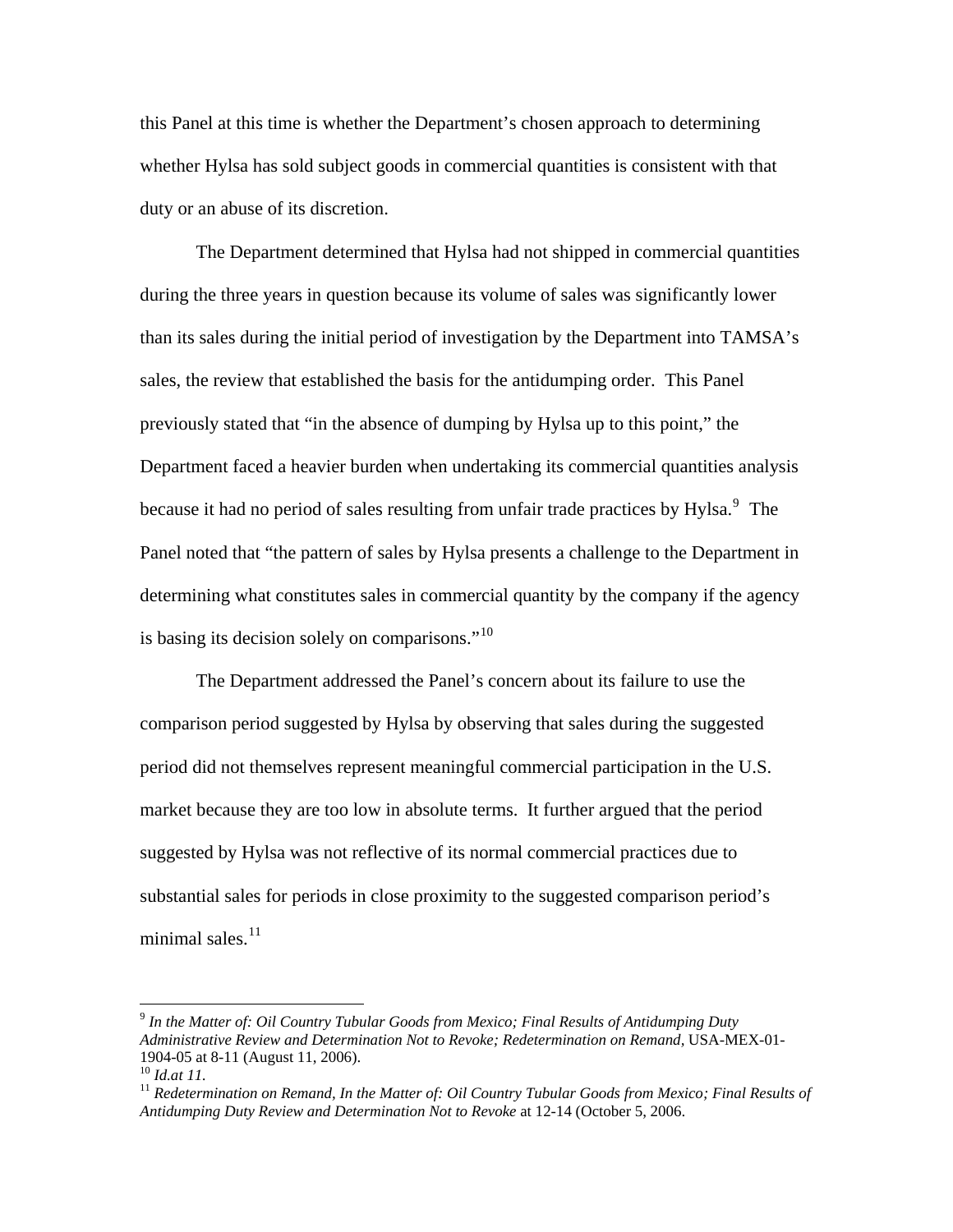The Department then addressed the Panel's primary concern about identifying comparison periods used for companies not found to have engaged in dumping. It reexamined the record before it and concluded that it need not rely on the comparative standard used in its First Determination, but instead applied an "absolute standard" for determining commercial quantities for the three review periods.<sup>[12](#page-5-0)</sup> This separate basis for the Department's determination is consistent with the Department's practices.<sup>[13](#page-5-1)</sup> In this case, sales by Hylsa in the three years in question are characterized by both a negligible number and a negligible volume of sales to the U.S. market, particularly sales in the 96- 97 Administrative Review. The Department stated in its First Redetermination that Hylsa's sales and export volume during the first period of review under consideration for revocation were extremely small.<sup>[14](#page-5-2)</sup> It concluded in this Second Redetermination that regardless of the comparison period used, whether Hylsa's proposed benchmark period or the periods used by the Department, Hylsa's sales and export volumes during the review period were so small in absolute terms that they cannot represent meaningful commercial participation in the U.S. market. The sales and export percentages, as a total of either

<span id="page-5-1"></span><span id="page-5-0"></span><sup>&</sup>lt;sup>12</sup> See *Id.* at 10, 16, 25, 27; Response Brief of Investigating Authority at 4, 10 (November 20, 2006).<br><sup>13</sup> See, e.g., Issues and Decision Memorandum in <u>Certain Cold-Rolled and Corrosion-Resistent Carbon</u> Steel Flat Products from Korea, 66 Fed. Reg. 3540 (Dep't Commerce Jan. 16, 2001) (final results) ("Korea CORE Decision Memo") at Comment 9; Brass Sheet and Strip from Netherlands, 65 Fed. Reg. 742, 750 (Dep't Commerce Jan. 6, 2000) (final results) ("Brass Sheet and Strip"); Issues and Decision Memorandum in Ball Bearings and Parts Thereof from France, Germany, Italy, Japan, and Singapore, 68 Fed. Reg. 35623 (Dep't Commerce June 16, 2003) (final results) at Comment 27; Certain Pasta from Turkey, 67 Fed. Reg. 51194, 51198 (Dep't Commerce Aug. 7, 2002) (prelim. Results) (unchanged in final results), Certain Pasta from Turkey, 68 Fed. Reg. 6880, 6881 (Dep't Commerce Feb. 11, 2003) (final results)); Issues and Decision Memorandum in Silicon Metal from Brazil, 67 Fed. Reg. 6488 (Dep't Commerce Feb. 12, 2002) (final results) at Comment 28; Issues and Decision and Memorandum in Tapered Roller Bearings and Parts Thereof, Finished and Unfinished, from the People's Republic of China, 66 Fed. Reg. 1953 (Dep't Commerce Jan. 10, 2001) (final results) at Comment 21; Certain Corrosion-Resistant Carbon Steel Flat Products and Certain Cut-to-Length Carbon Steel Plate from Canada, 65 Fed. Reg. 9243, 9244 (Dep't Commerce Feb. 24, 2000) (final results); Pure Magnesium from Canada, 64 Fed. Reg. 12977, 12978 (Dep't Commerce Mar. 16, 1999) (final results); Certain Corrosion-Resistant Carbon Steel Flat Products and Certain Cut-to-Length Carbon Steel Plate from Canada, 64 Fed. Reg. 2173, 2175 (Dep't Commerce Jan. 13, 1999) (final results).

<span id="page-5-2"></span><sup>&</sup>lt;sup>14</sup> See *Redetermination on Remand, In the Matter of: Oil Country Tubular Goods from Mexico; Final Results of Antidumping Duty Review and Determination Not to Revoke* at 28, 52-53 (April 27, 2006).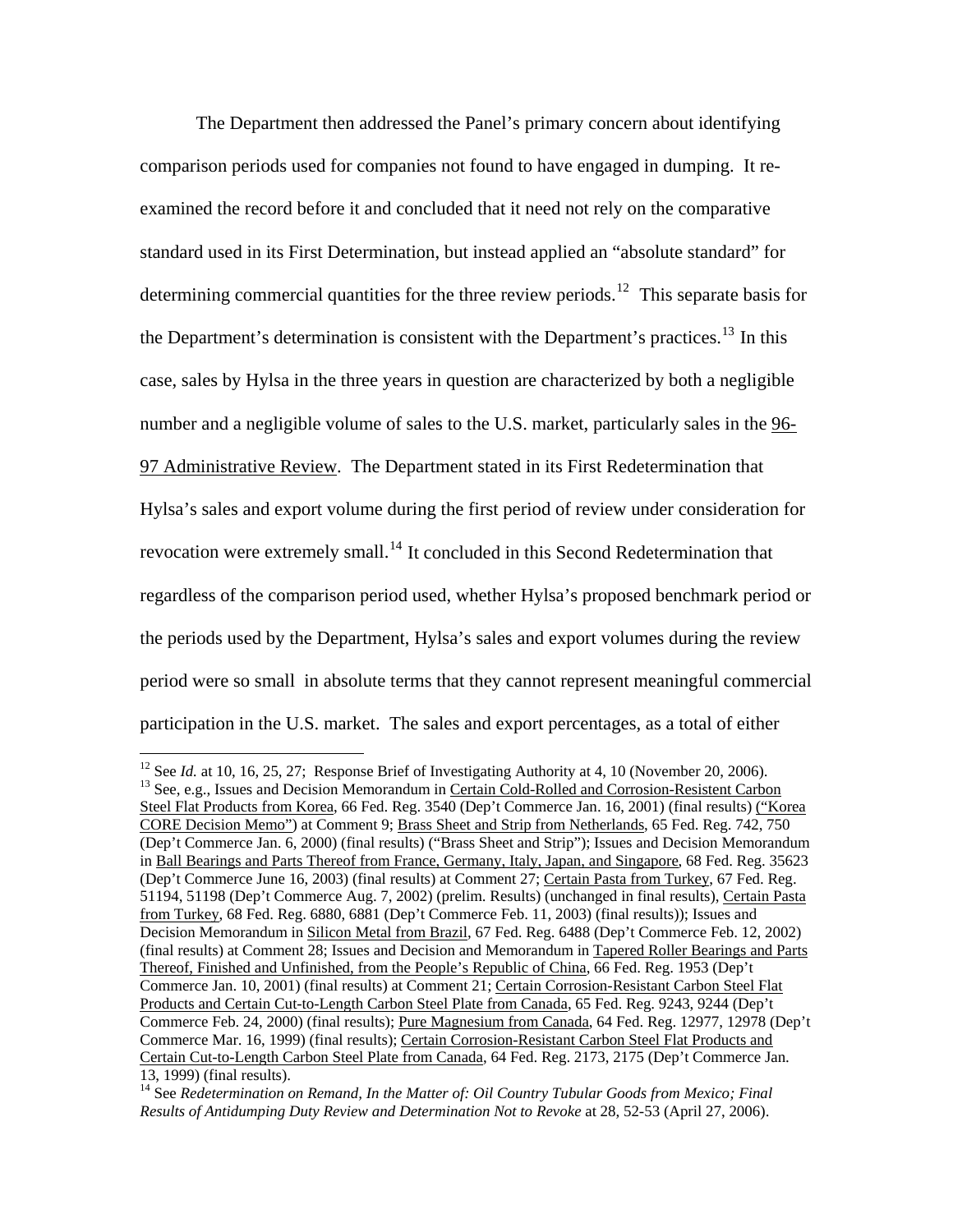OCTG consumption in the United States, sales of OCTG to Mexico prior to the imposition of the order, or all imports of OCTG into the United States, are extremely small.

In our prior decision, this panel rejected a comparison by the Department between Hylsa's sales and broader sales by other shippers utilizing the analysis of Rebar from Turkey.<sup>[15](#page-6-0)</sup> However we did so because Hylsa was not new to market, the central premise of that case. This is not the same as rejecting an assessment of Hylsa's sales in the context of the total U.S. consumption of OCTG and U.S. imports of OCTG. Thus, this comparison<sup>[16](#page-6-1)</sup> is proper, and as the Department stated, "regardless of the comparison period used, it is not possible to find that Hylsa exported OCTG to the United States in commercial quantities during the 96-97 Administrative Review.<sup>[17](#page-6-2)</sup>

Additionally, the record evidence supports the Department's conclusion. In the second administrative review, Hylsa made only one sale of 66 metric tons ("MT") of OCTG to the United States.<sup>[18](#page-6-3)</sup> Moreover, in the third administrative review, Hylsa's shipments only increased slightly to  $143 \text{ MT}$ .<sup>[19](#page-6-4)</sup> Thus the Department is free to conclude that in absolute terms the shipments during the three review periods in question cannot be considered commercial quantities. This is particularly true in light of significant

<span id="page-6-0"></span><sup>15</sup> *In the Matter of: Oil Country Tubular Goods from Mexico; Final Results of Antidumping Duty Administrative Review and Determination Not to Revoke; Redetermination on Remand,* USA-MEX-01- 1904-05 at 10 (August 11, 2006).

<span id="page-6-1"></span><sup>&</sup>lt;sup>16</sup> It is perhaps misleading to speak of an "absolute" standard because any analysis of economic activity takes place in some market context. Rather, the absolute standard is applied outside the specific context of defined periods of economic activity.

<span id="page-6-2"></span><sup>&</sup>lt;sup>17</sup> See *Redetermination on Remand, In the Matter of: Oil Country Tubular Goods from Mexico; Final Results of Antidumping Duty Review and Determination Not to Revoke* at 16(October 5, 2006); Response Brief of Investigating Authority at 4, 10 (November 20, 2006).

<span id="page-6-3"></span><sup>&</sup>lt;sup>18</sup> See, Hylsa's Aug. 16, 2000 Submission at Attachment 2 (Public Version) (as resubmitted to the Department on Aug. 18, 2000) (ranged number); *Redetermination on Remand, In the Matter of: Oil Country Tubular Goods from Mexico; Final Results of Antidumping Duty Review and Determination Not to Revoke* at 24 (April 27, 2006).

<span id="page-6-4"></span><sup>&</sup>lt;sup>19</sup> Hylsa's Aug. 16, 2000 Submission at Attachment 2 (Public Version) (as resubmitted to the Department on Aug. 18, 2000) (ranged number).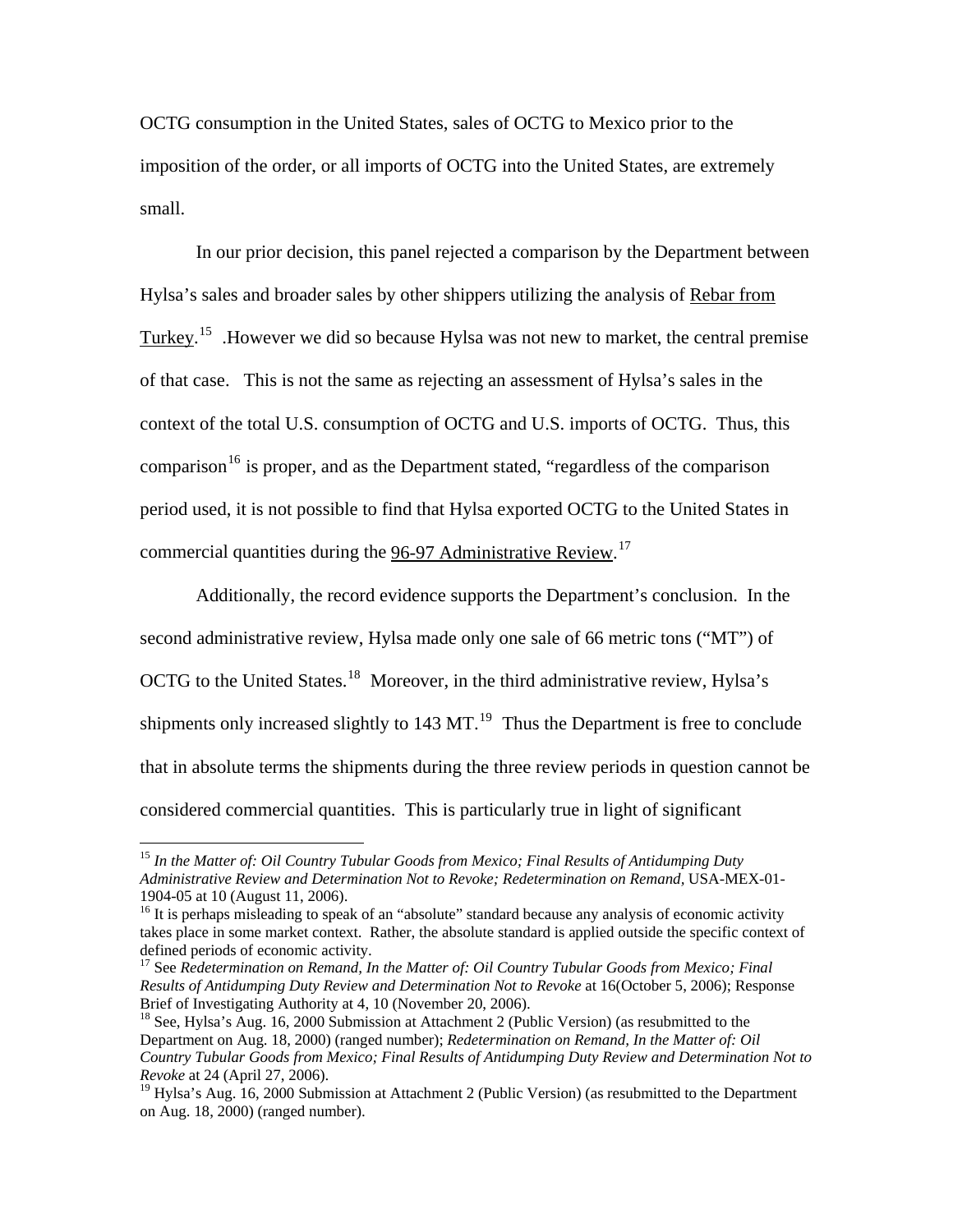shipments of subject matter goods by Hylsa immediately prior to the imposition of the original anti-dumping order, and after the establishment of the zero cash deposit rate following completion of the 96-97 Administrative Review.

Therefore, the fact that Hylsa made some small sales during the three administrative review periods without dumping does not have the same probative value it would otherwise have. The Panel does not ignore that the changing approaches utilized by the Department might be misleading and, also, that the use of an absolute standard has the potential to penalize companies with minor exports to the United States. However, in light of the analyzed facts, the Panel finds that the Department was within its discretion in determining that Hylsa did not meaningfully participate in the marketplace and thus, because it has not sold the subject merchandise for three years in commercial quantities within the meaning of 19 C.F.R. § 351.222(e), does not qualify for revocation.

#### **III. DECISION AND ORDER**

 It is our conclusion that the Department acted within its discretion and has satisfied their burden in using an "absolute" standard in this particular case for assessing whether shipments occurred in commercial quantities. The Department has adequately justified their determination that Hylsa did not ship the subject matter goods in commercial quantities during the periods of review in question and thus does not qualify for revocation of the antidumping order.